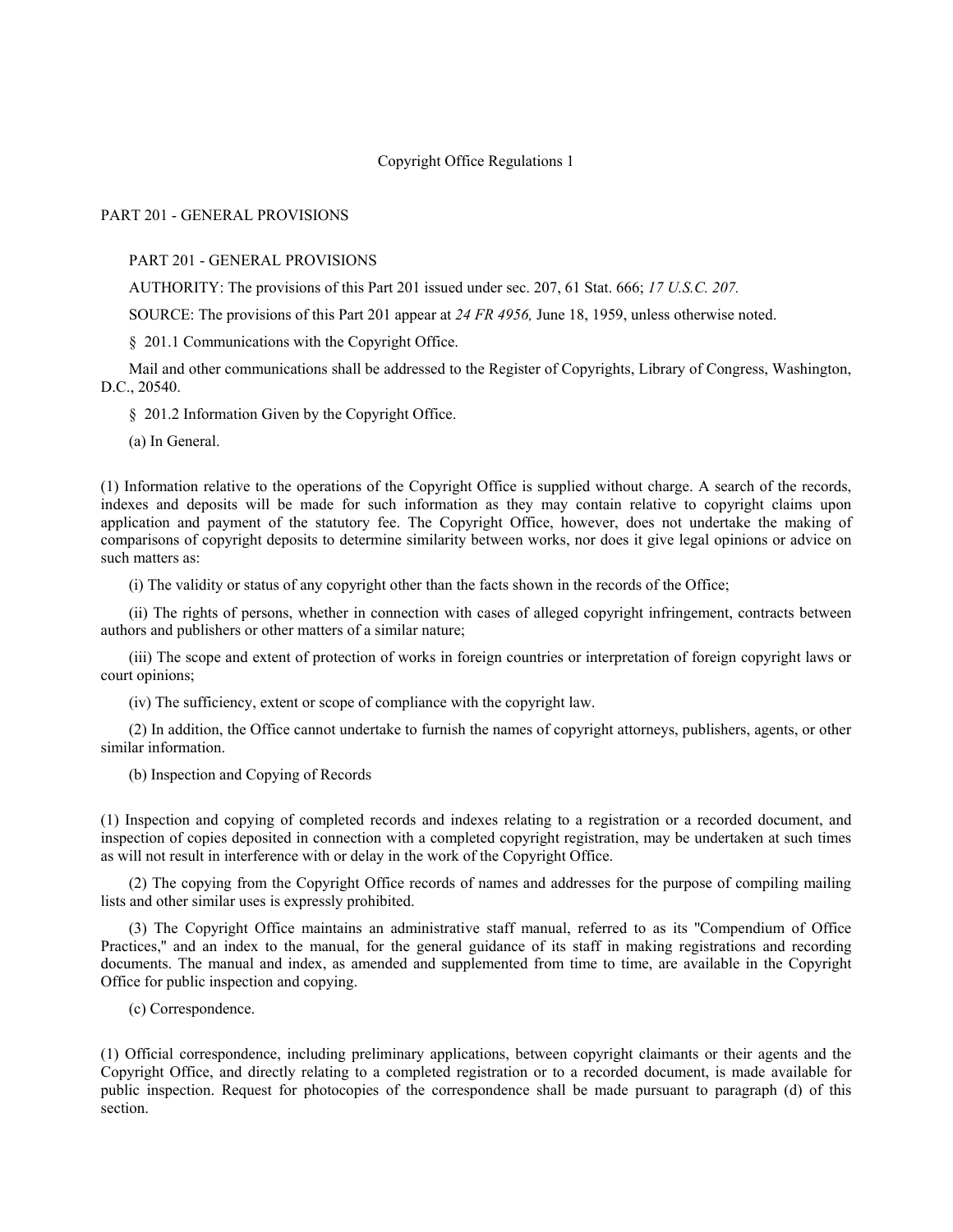(2) (i) Correspondence, application forms and any accompanying material forming a part of a pending or rejected application are not records which are open to public inspection under paragraph (b) of this section.

(ii) Inspection of such files may be afforded upon presentation of written authorization of the claimant or his agent, or upon submission to the Register of Copyrights, Library of Congress, Washington, D.C., 20540, of a written request which is deemed by him to show good cause for such access and which establishes that the person making the request is one properly and directly concerned.

(iii) Where such access is authorized and photocopies of the official file are subsequently requested, the conditions and procedures of paragraph (d) of this section are controlling.

(3) Correspondence, memoranda, reports, opinions, and similar material relating to internal matters of personnel and procedures, office administration, security matters, and internal consideration of policy and decisional matters, including the work product of an attorney, are not open to public inspection.

(4) The Copyright Office will return unanswered any abusive or scurrilous correspondence.

(d) Requests for Copies.

(1) Requests for additional certificates of registration should be sent to the Copyright Office, and the accompanying fees should be made payable to the Register of Copyrights.

(2) Requests for photocopies of copyright deposits, official correspondence, and Copyright Office records (other than additional certificates of registration) should be sent to the Chief, Photoduplication Service, Library of Congress, Washington, D.C., 20540, the accompanying fees in payment of such services being made payable to that official. When the photocopy is to be certified by the Copyright Office, the additional certification fee should be made payable to the Register of Copyrights and both remittances together with the transmittal letter are to be sent to the Copyright Office.

(3) Requests for photocopies of official correspondence shall identify the specific material desired and shall contain a statement enabling the Copyright Office to determine if the writer is properly and directly concerned.

(4) Requests for photocopies of copyright deposits will be granted when one or more of the following conditions are fulfilled:

*(i) Authorization by Owner.* When authorized in writing by the copyright owner or his designated agent.

*(ii) Request by Attorney.* When required in connection with litigation, actual or prospective, in which the copyrighted work is involved; but in all such cases the attorney representing the actual or prospective plaintiff or defendant for whom the request is made shall give in writing: (*a*) The names of the parties and the nature of the controversy; (*b*) the name of the court where the action is pending, or, in the case of a prospective proceeding, a full statement of the facts of the controversy in which the copyrighted work is involved; and (*c*) satisfactory assurances that the requested copy will be used only in connection with the specified litigation.

*(iii) Court Order.* When an order to have the copy made is issued by a court having jurisdiction of a case in which the copy is to be submitted as evidence.

### **Legislative History**

#### [*24 FR 4955,* June 18, 1959, as amended at *32 FR 9315,* June 30, 1967]

§ 201.3 Catalog of Copyright Entries.

The various parts of the Catalog of Copyright Entries are listed below. The subscription price for all parts of the complete yearly Catalog of Copyright Entries, effective with Volume 27, is \$ 75. Parts 2 and 11B of the catalog are published annually; all other parts are published in two semiannual numbers covering, respectively, the periods January-June and July-December. The prices given in the list below are for each annual part; the price of a semi-annual number is half of the listed price. The entire annual catalog of any of its parts may be obtained, upon payment of the established price, from the Superintendent of Documents, Government Printing Office, Washington, D.C. 20402, to whom requests for copies should be addressed and to whom the remittance should be made payable.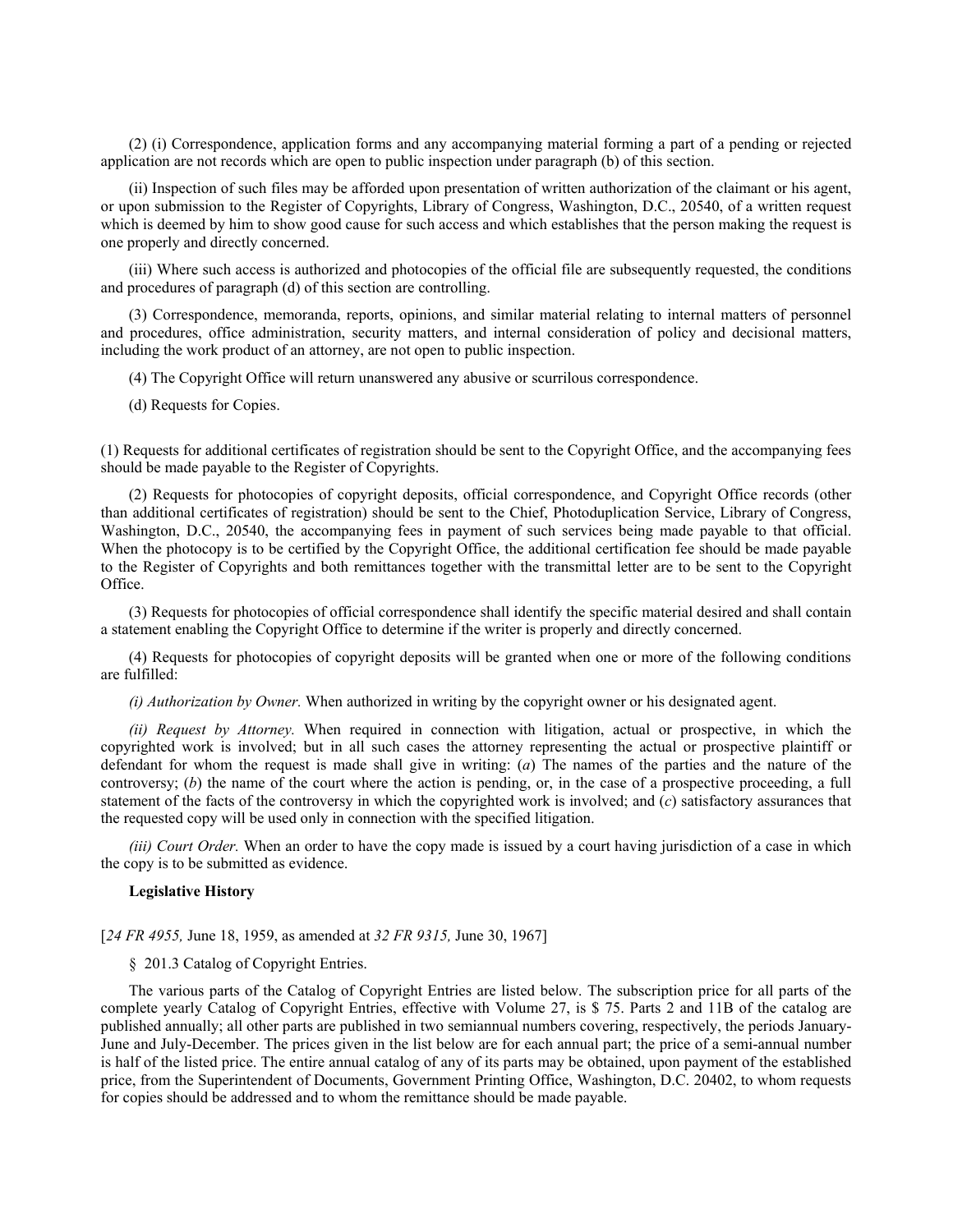Part 1--Books and Pamphlets Including Serials and Contributions to Periodicals, \$ 20.

Part 2--Periodicals, \$ 6.

Part 3--4--Dramas and Works Prepared for Oral Delivery, \$ 6.

Part 5--Music, \$ 20.

Part 6--Maps and Atlases, \$ 6

Part 7--11--Works of Art, Reproductions of Works of Art, Scientific and Technical Drawings, Photographic Works, Prints and Pictorial Illustrations, \$ 6.

Part 11B--Commercial Prints and Labels, \$ 5.

Parts 12--13--Motion Pictures and Filmstripes, \$ 6.

# **Legislative History**

[*38 FR 3045,* Feb. 1, 1973]

§ 201.4 Assignments of Copyright and Other Papers.

Assignments of copyright and other papers relative to copyrights will be recorded in the Copyright Office upon payment of the statutory fee. Examples of such papers include powers of attorney, licenses to use a copyrighted work, agreements between authors and publishers covering a particular work or works and the rights thereto, mortgages, certificates of change of corporate title, wills, and decrees of distribution. The original, signed instrument should be submitted for recordation, and is returned to the sender with a certificate of record. Where the original instrument is not available, a certified or other copy may be submitted, but it shall be accompanied by a statement that the original is not available.

§ 201.5 Amendments to Completed Copyright Office Registrations and Other Records.

(a) No Cancellations.

No correction or cancellation of a Copyright Office registration or other record will be made (other than a registration or record provisional upon receipt of fee as provided in § 201.6) after it has been completed if the facts therein stated agree with those supplied the Office for the purpose of making such record. However, it shall be within the discretion of the Register of Copyrights to determine if any particular case justifies the placing of an annotation upon any record for the purpose of clarification, explanation, or indication that there exists elsewhere in the records, indexes or correspondence files of the Office, information which has reference to the facts as stated in such record.

(b) Correction By New Registration.

In exceptional cases, where an applicant desires to correct, amend or amplify a registration previously made in accordance with information furnished by a claimant or his agent, a new application indicating its amendatory purpose shall be filed, accompanied by the statutory fee and the same number of copies required for a new application. Where it is satisfactorily established that copies of the original work cannot be obtained for submission, photostat or microfilm copies of the original may be submitted.

- § 201.6 Payment and Refund of Copyright Office Fees.
- (a) In General.

All fees sent to the Copyright Office should be in the form of a money order, check or bank draft payable to the Register of Copyrights. Coin or currency sent to the Office in letters or packages will be at the remitter's risk. Remittances from foreign countries should be in the form of an International Money Order or Bank Draft payable and immediately negotiable in the United States for the full amount of the fee required. Uncertified checks are accepted subject to collection. Where the statutory fee is submitted in the form of a check, the registration of the copyright claim or other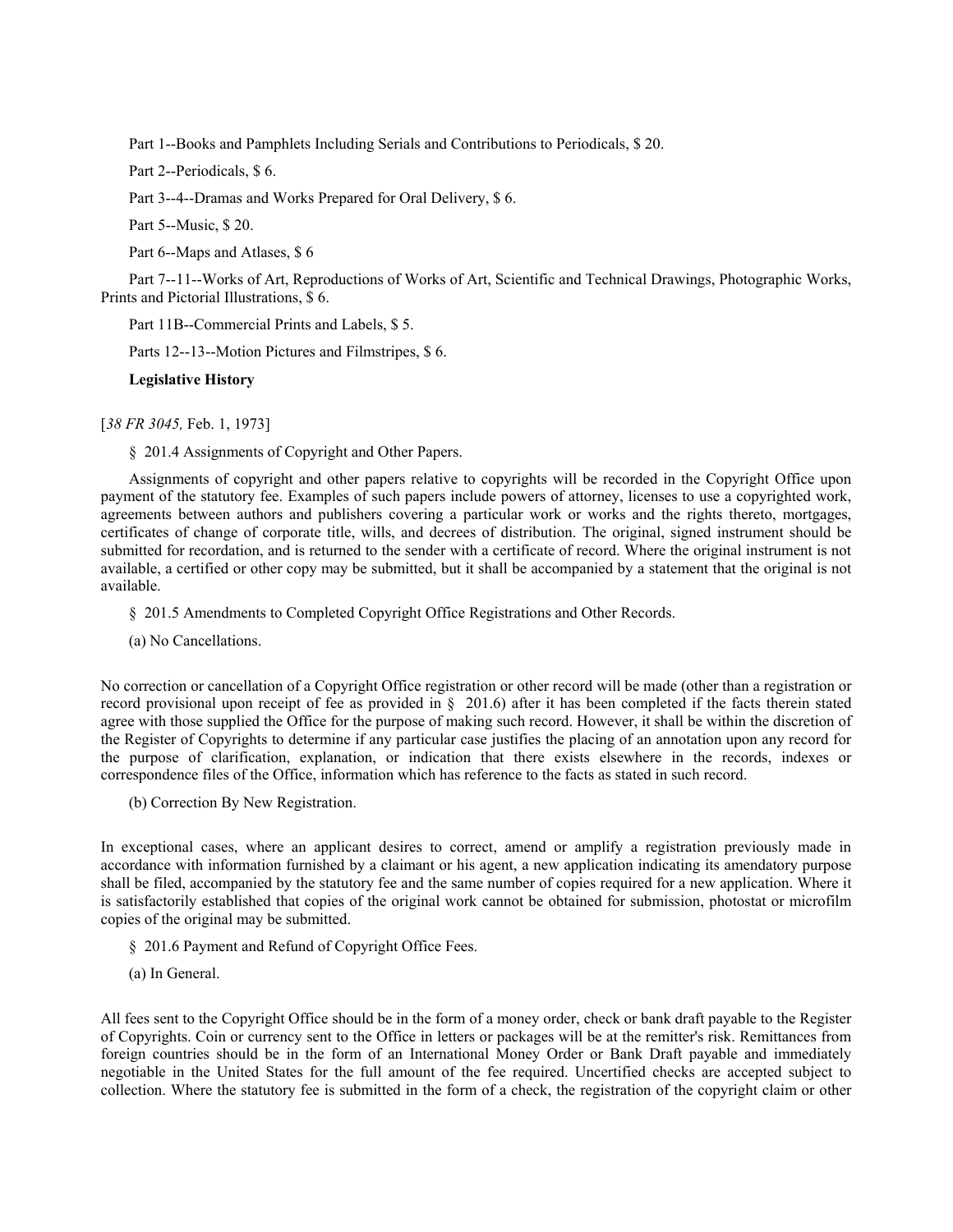record made by the Office is provisional until payment in money is received. In the event the fee is not paid, the registration or other record shall be expunged.

(b) Deposit Accounts.

Persons or firms having a considerable amount of business with the Copyright Office may, for their own convenience, prepay copyright expenses by establishing a Deposit Account.

(c) Refunds.

Money paid for applications which are rejected or payments made in excess of the statutory fee will be refunded, but amounts of \$ 1 or less will not be refunded unless specifically requested, and refunds of such amounts may be made in postage stamps. All amounts of more than \$ 1 will be refunded by check.

(d) Return of Deposit Copies.

Copies of works deposited in the Copyright Office pursuant to law are either retained in the Copyright Office, transferred for the permanent collections or other uses of the Library of Congress, or disposed of according to law. When an application is rejected, the Copyright Office reserves the right to retain the deposited copies.

## **Legislative History**

[*24 FR 4955,* June 18, 1959, as amended at *38 FR 3045,* Feb. 1, 1973]

§ 201.7 Preparation of Catalog Card.

The catalog card which may accompany a work of foreign origin, as provided in section 215 of title 17, U.S. Code, as amended, may be a catalog card supplied by a library in the country of publication, In lieu of such a card the applicant may prepare his own card, or may fill out the form supplied by the Copyright Office. The catalog card should contain the full name of the author of the original work, title and description from the title page, paging, copyright claimant, the city and year of publication, and the names of all other authors, editors, etc., whom the applicant considers of sufficient importance to record. When available, the year of birth of each author named should be given. If the form furnished by the Office is not used, the size of the card should preferably be 5 inches wide by 3 inches deep or 12.5 centimeters wide by 7.5 centimeters deep. The Register of Copyrights reserves the right to accept catalog cards not complying with the above requirements.

§ 201.8 Import Statements.

(a) The Copyright Office will issue import statements for books and periodicals first published abroad in the English language which are to be imported under the provisions of section 16 of title 17, U.S. Code, as amended. A statement for the importation of 1,500 copies will be issued to the person named in the application for ad interim copyright registration. The holder of this statement shall present it to the customs officer in charge of the port of entry. Upon receipt of a statement from the customs officer, showing importation of less than 1,500 copies, a new statement will be issued for the balance.

(b) The provisions in the Customs regulations covering the use of the import statement (Copyright Office Form C-85) are found in *19 CFR 11.21 (21 F.R. 2517).*

PART 202 --REGISTRATION OF CLAIMS TO COPYRIGHT

AUTHORITY: The provisions of this Part 202 issued under sec. 207, 61 Stat. 666; *17 U.S.C. 207]*

SOURCE: The provisions of this Part 202 appear at *24 FR 4956,* June 18, 1959, unless otherwise noted.

§ 202.1 Material Not Subject To Copyright.

The following are examples of works not subject to copyright and applications for registration of such works cannot be entertained: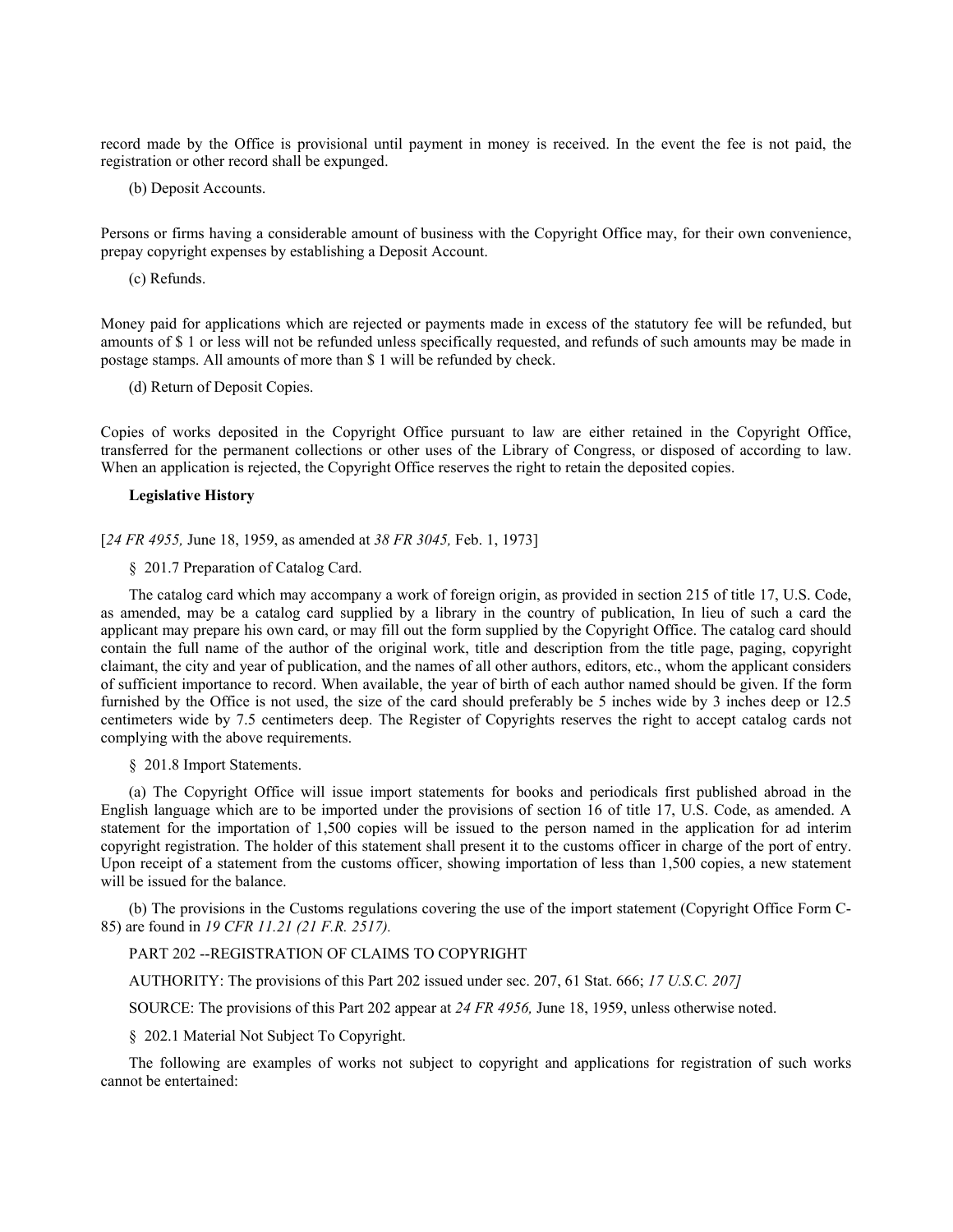(a) Words and short phrases such as names, titles, and slogans; familiar symbols or designs; mere variations of typographic ornamentation, lettering or coloring; mere listing of ingredients or contents;

(b) Ideas, plans, methods, systems, or devices, as distinguished from the particular manner in which they are expressed or described in a writing;

(c) Blank forms, such as time cards, graph paper, account books, diaries, bank checks, scorecards, address books, report forms, order forms and the like, which are designed for recording information and do not in themselves convey information.

(d) Works consisting entirely of information that is common property containing no original authorship, such as, for example: Standard calendars, height and weight charts, tape measures and rulers, schedules of sporting events, and lists or tables taken from public documents or other common sources.

## **Legislative History**

[*24 FR 4956,* June 18, 1959, as amended at *38 FR 3045,* Feb. 1, 1973]

§ 202.2 Copyright Notice.

(a) General.

(1) With respect to a published work, copyright is secured, or the right to secure it is lost, at the date of publication, i.e., the date on which copies are first placed on sale, sold, or publicly distributed, depending upon the adequacy of the notice of copyright on the work at that time.

(2) If the publication occurs by distribution of copies or in some other manner, without the statutory notice or with an inadequate notice, the right to secure copyright is lost. In such cases, copyright cannot be secured by adding the notice to copies distributed at a later date.

(3) Works first published abroad, other than works eligible for ad interim registration, must bear an adequate copyright notice at the time of their first publication in order to secure copyright under the law of the United States.

(b) Defects In Notice.

Where the copyright notice does not meet the requirements of the law, the Copyright Office will reject an application for copyright registration. Common defects in the notice include, among others, the following:

(1) The notice lacks one or more of the necessary elements (i.e., the word ''Copyright,'' the abbreviation ''Copr.,'' or the symbol (c), or, in the case of a sound recording, the symbol e; the name of the copyright proprietor, or, in the case of sound recording, the name, a recognizable abbreviation of the name, or a generally known alternative designation, of the copyright owner; and when required, the year date of publication);

(2) The elements of the notice are so dispersed that a necessary element is not identified as a part of the notice; in the case of a sound recording, however, if the producer is named on the label or container, and if no other name appears in conjunction with the notice, his name will be considered a part of the notice;

(3) The notice is not in one of the positions prescribed by law;

(4) The notice is in a foreign language;

(5) The name in the notice is that of someone who had no authority to secure copyright in his name;

(6) The year date in the copyright notice is later than the date of the year in which copyright was actually secured, including the following cases:

(i) Where the year date in the notice is later than the date of actual publication;

(ii) Where copyright was first secured by registration of a work in unpublished form, and copies of the same work as later published without change in substance bear a copyright notice containing a year date later than the year of unpublished registration;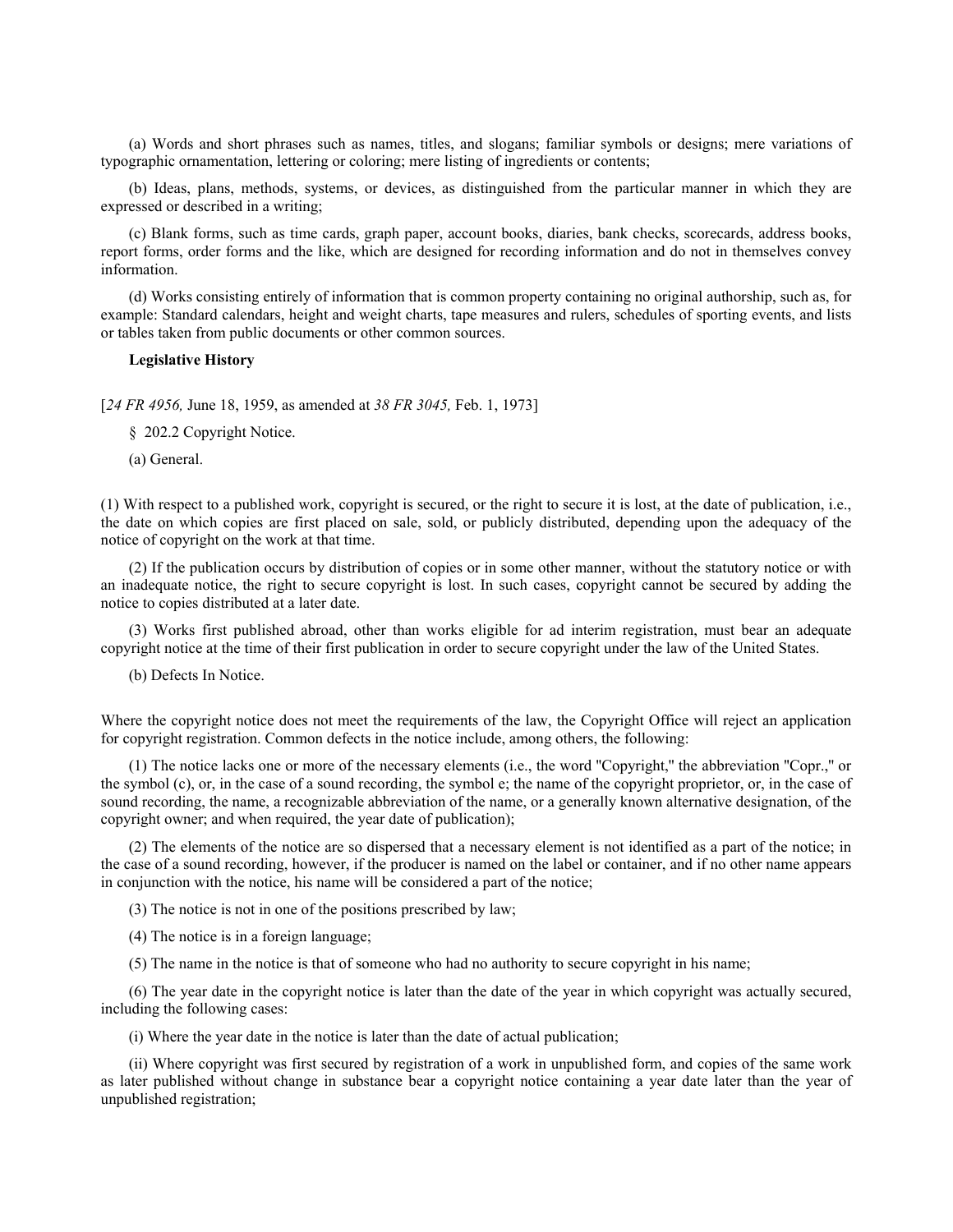(iii) Where a book or periodical published abroad, for which ad interim copyright has been obtained, is later published in the United States without change in substance and contains a year date in the copyright notice later than the year of first publication abroad:

*Provided, however*, That in each of the three foregoing types of cases, if the copyright was actually secured not more than one year earlier than the year date in the notice, registration may be considered as a doubtful case.

(7) A notice is permanently covered so that it cannot be seen without tearing the work apart;

(8) A notice is illegible or so small that it cannot be read without the aid of a magnifying glass: *Provided, however*, That where the work itself requires magnification for its ordinary use (e.g., a microfilm, microcard or motion picture) a notice which will be readable when so magnified, will constitute a reason for rejection of the claim;

(9) A notice is on a detachable tag and will eventually be detached and discarded when the work is put in use;

(10) A notice is on the wrapper or container which is not a part of the work and which will eventually be removed and discarded when the work is put to use; the notice may be on a container which is designed and can be expected to remain with the work;

(11) The notice is restricted or limited exclusively to an uncopyrightable element, either by virtue of its position on the work, by the use of asterisks, or by other means.

## **Legislative History**

[*24 FR 4956,* June 18, 1959; *24 FR 6163,* July 31, 1959, as amended at *37 FR 3055,* Feb. 11, 1972]

§ 202.3 Application Forms.

(a) In General.

Section 5 of title 17 of the United States Code provides fourteen classes (Class A through Class N) of works in which copyright may be claimed. Examples of certain works falling within these classes are given in § § 202.4 to 202.15a inclusive, for the purpose of assisting persons who desire to obtain registration of a claim to copyright, to select the correct application form.

(b) Claims of Copyright.

(1) All works deposited for registration shall be accompanied by a ''claim of copyright'' in the form of a properly executed application, together with the statutory registration fee. The Office reserves the right to refuse to accept any application that is a carbon copy, illegible, defaced, or otherwise not in an acceptable condition for examination and recording.

(2) Where these separate elements are not received simultaneously, the Copyright Office holds the submitted elements for a reasonable time and, in default of the receipt of the missing element or elements after a request made therefor, the submitted item or items may be returned to the sender. Such action does not constitute a waiver of the right of the Register of Copyrights pursuant to section 14, title 17, U.S. Code, to demand compliance with the deposit provisions of that title.

(3) Applications for copyright registration covering published works should reflect the facts existing at the time of first publication, and should not include information concerning changes that have occurred between the time of publication and registration. The name given as copyright claimant in the application should agree with the name appearing in the copyright notice.

(4) Applications should be submitted by the copyright claimant, or by someone acting under his authority.

(5) All information requested by the Copyright Office application form should be given in the appropriate spaces provided. There should not be attached to the application any slips of paper or extra pages containing additional information, or a continuation of requested information.

(c) Forms.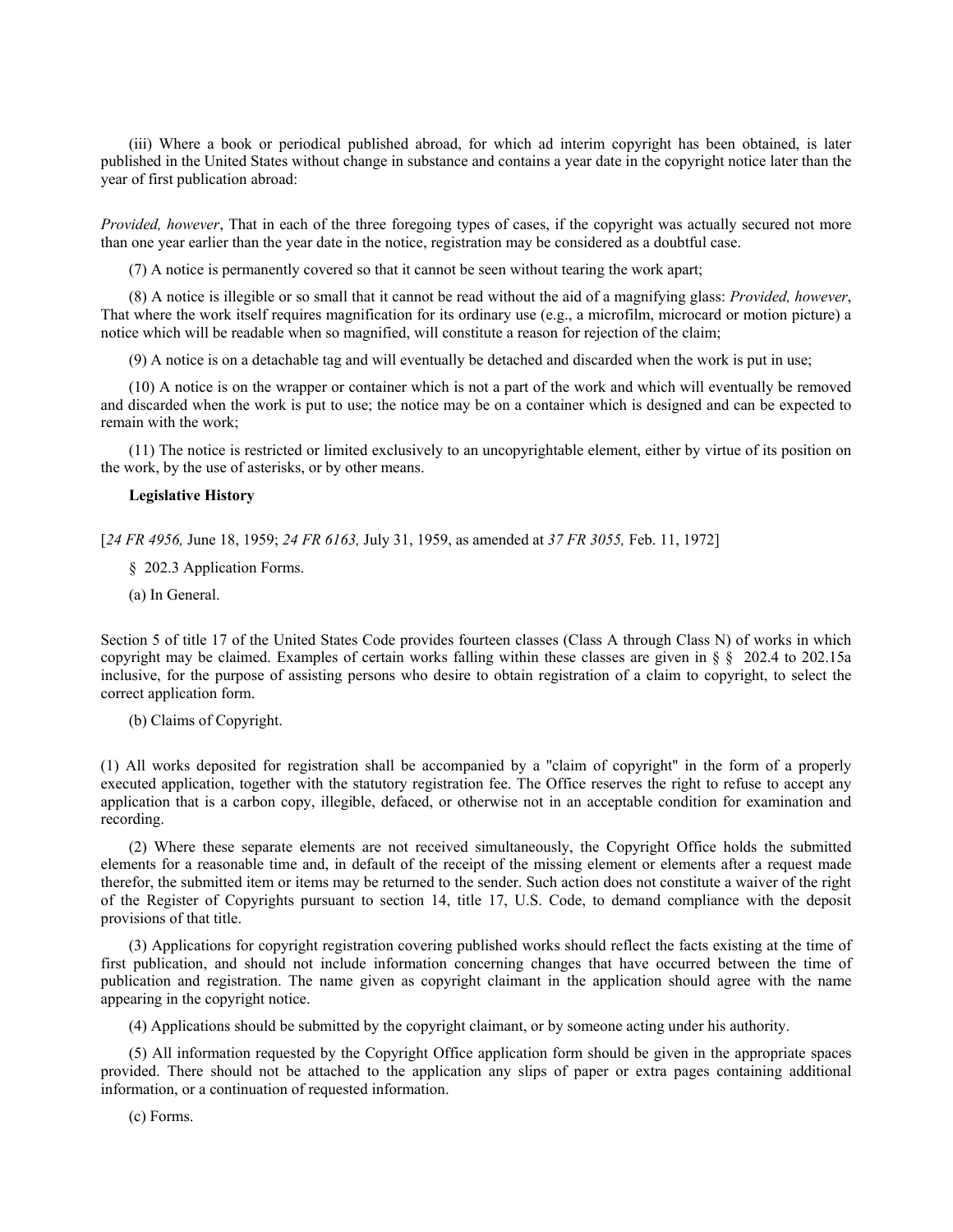The Copyright Office supplies without charge the following forms for use when applying for the registration of a claim to copyright in a work and for the filing of a notice of use of musical compositions on mechanical instruments.

Form A--Published book manufactured in the United States of America (Class A).

Form A--B Ad Interim--Book or periodical in the English language manufactured and first published outside the United States of America (Classes A-B).

Form A--B Foreign--Book or periodical manufactured outside the United States of America (except work subject to the ad interim provisions of the copyright law) (Classes A-B).

Form B--Periodical manufactured in the United States of America (Class B).

Form BB--Contribution to a periodical manufactured in the United States of America (Class B).

Form C--Lecture or similar production prepared for oral delivery (Class C).

Form D--Dramatic or dramatico-musical composition (Class D).

Form E--Musical composition the author of which is a citizen or domiciliary of the United States of America or which was published in the United States of America (Class E).

Form E--Foreign--Musical composition the author of which is not a citizen or domiciliary of the United States of America and which was not first published in the United States of America (Class E).

Form F--Map (Class F).

Form G--Work of art or a model or design for a work of art (Class G).

Form H--Reproduction of a work of art (Class H).

Form I--Drawing or plastic work of a scientific or technical character (Class I).

Form J--Photograph (Class J).

Form K--Print or pictorial illustration (Class K).

Form KK--Print or label used for an article of merchandise (Class K).

Form L-M--Motion picture (Classes L-M).

Form N--Sound recording (Class N).

Form R--Renewal copyright.

Form U--Notice of use of copyrighted music on mechanical instruments.

# **Legislative History**

[*24 FR 4955,* June 18, 1959; *24 FR 6163,* July 31, 1959, as amended at *37 FR 3065,* Feb. 11, 1973]

§ 202.4 Books (Class A).

(a) Subject Matter and Forms.

This class includes such published works as fiction and nonfiction, poems, compilations, composite works, directories, catalogs, annual publications, information in tabular form, and similar text matter, with or without illustrations, as books, either bound or in loose-leaf form, pamphlets, leaflets, cards, single pages or the like. Applications for registration of claims to copyright in published books manufactured in the United States of America are made on Form A; in books manufactured outside of the United States of America, except those subject to ad interim provisions of the copyright law, on Fom A-B Foreign; and in books in the English language manufactured and first published outside the United States of America, and subject to the ad interim provisions of the copyright law, on Form A-B Ad Interim.

(b) Ad Interim Registrations.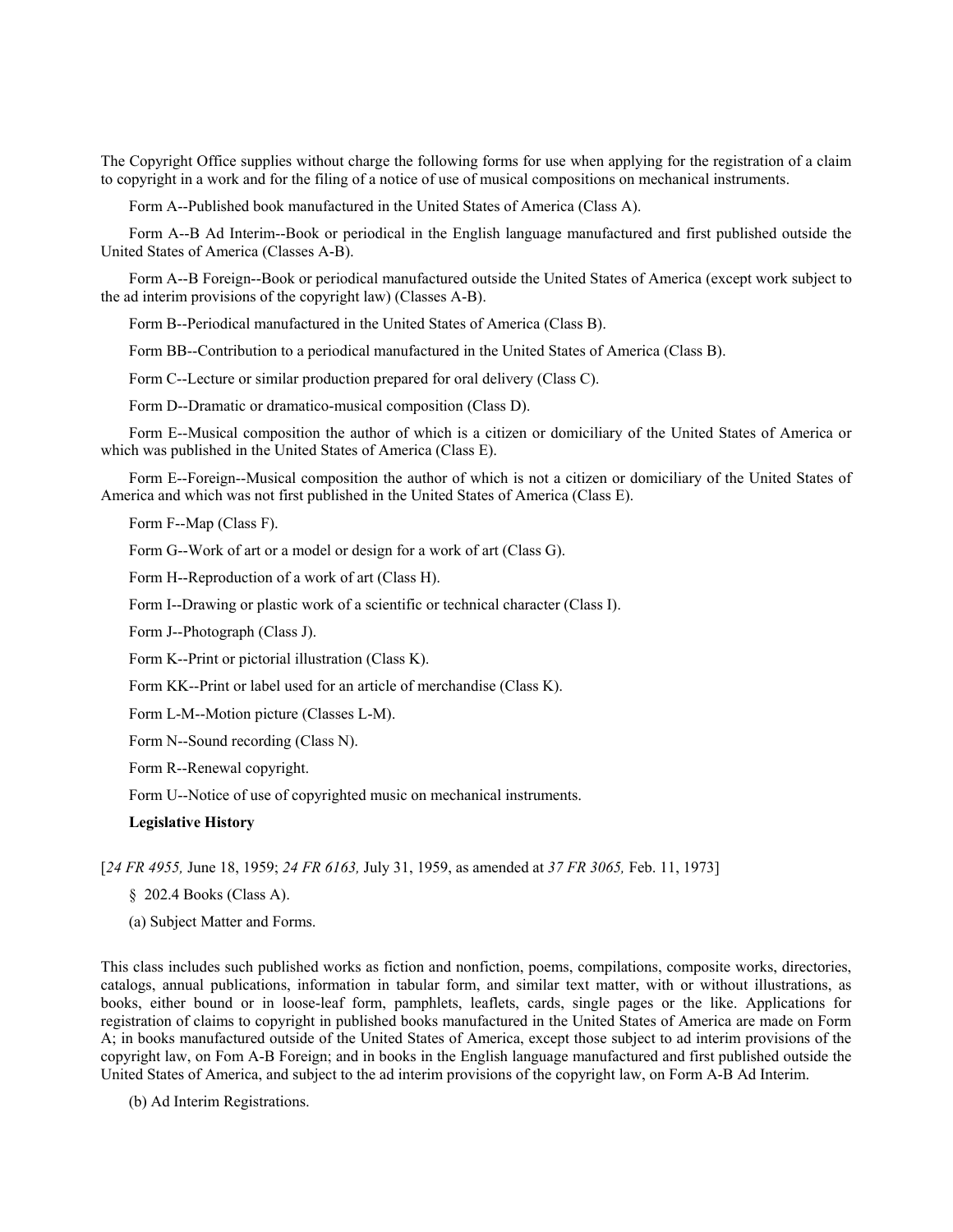(1) An American edition of an English-language book or periodical identical in substance to that manufactured and first published abroad will not be registered unless an ad interim registration is first made.

(2) When a book or periodical has been registered under the ad interim provisions, an American edition of the same work, to be registrable, must be manufactured and published in the United States within five years after the date of first publication abroad.

(3) Since by law ad interim copyright expires at the end of the ad interim term unless an American edition is published during that term, a renewal application covering a work registered only under the ad interim provisions will be rejected. Where both an ad interim and an American edition have been registered, the registrability of the renewal application is governed by the date of the first publication abroad.

# **Legislative History**

[*24 FR 4956,* June 18, 1959, as amended at *38 FR 3045,* Feb. 1, 2973]

#### § 202.5 Periodicals (Class B).

This class includes such works as newspapers, magazines, reviews, bulletins, and serial publications, published at intervals of less than a year. Applications for registration of claims to copyright in published periodicals manufactured in the United States of America are made on Form B; in periodicals, or in contributions thereto, manufactured outside the United States of America, except those subject to the ad interim provision of the copyright law, on Form A-B Foreign; and in periodicals, or in contributions thereto, in the English language manufactured and first published outside of the United States of America, and subject to the ad interim provisions of the copyright law, on Form A-B Ad Interim. Applications for registration of claims to copyright in contributions to periodicals manufactured in the United States of America are made on Form BB. Application for registration of claims to copyright in contributions to periodicals, which contributions are prints published in connection with the sale or advertisement of an article or articles of merchandise, are made on Form KK.

§ 202.6 Lectures or Similar Productions Prepared For Oral Delivery (Class C).

This class includes the scripts of unpublished works prepared in the first instance for oral delivery, such as lectures, sermons, addresses, monologs, panel discussions, and variety programs prepared for radio or television. The script submitted for registration in Class C should consist of the actual text of the works to be presented orally. Formats, outlines, brochures, synopses, or general descriptions of radio and television programs are not registrable in unpublished form. When published with notice as prescribed by law, such works may be considered for registration as ''books'' in Class A.

#### § 202.7 Dramatic and Dramatico-Musical Compositions (Class D).

This class includes published or unpublished works dramatic in character such as the acting version of plays for the stage, motion pictures, radio, television and the like, operas, operettas, musical comedies and similar productions, and pantomimes. Choreographic works of a dramatic character, whether the story or theme be expressed by music and action combined or by actions alone, are subject to registration in Class D. However, descriptions of dance steps and other physical gestures, including ballroom and social dances or choreographic works which do not tell a story, develop a character or emotion, or otherwise convey a dramatic concept or idea, are not subject to registration in Class D.

§ 202.8 Musical Compositions (Class E).

(a) This class includes published or unpublished musical compositions in the form of visible notation (other than dramatico-musical compositions), with or without words, as well as new versions of musical compositions, such as adaptations or arrangements, and editing when such editing is the writing of an author. The words of a song, when unaccompanied by music, are not registrable in Class E.

(b) A phonorecord, such as a disc, tape, or other reproduction of a sound recording, is not considered a ''copy'' of the musical composition or the literary or dramatic work recorded on it, and is not acceptable as a deposit copy for copyright registration of the musical composition or the literary or dramatic work. Concerning the registration of copyright claims in sound recordings as works in themselves (as distinct from the musical compositions or the literary or dramatic works recorded), see § 202.15a.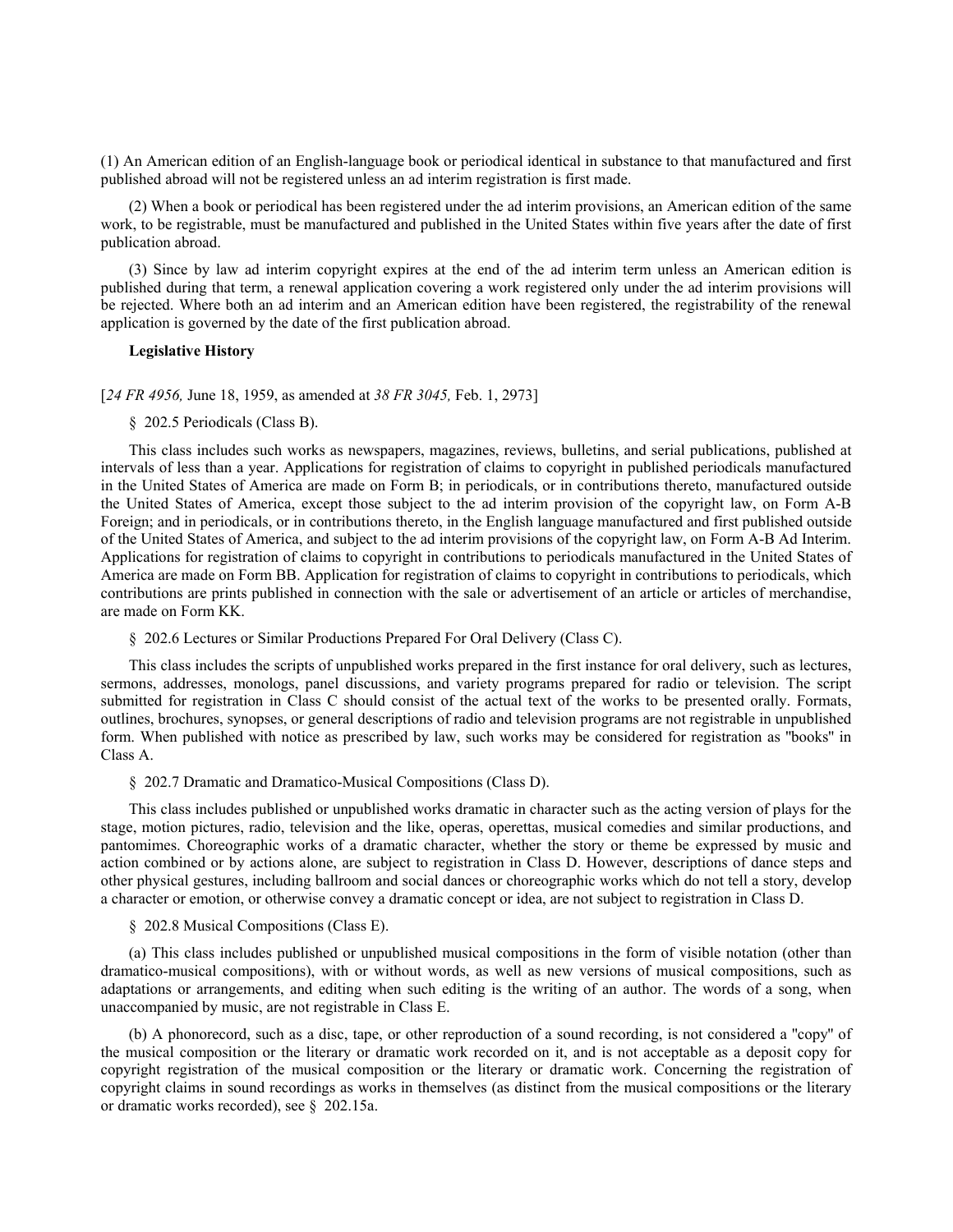# **Legislative History**

[*24 FR 4956,* June 18, 1959, as amended at *37 FR 3055,* Feb. 11, 1972]

§ 202.9 Maps (Class F).

This class includes all published cartographic representations of area, such as terrestrial maps and atlases, marine charts, celestial maps and such three-dimensional works as globes and relief models.

§ 202.10 Works of Art (Class G).

(a) General.

This class includes published or unpublished works of artistic craftsmanship, insofar as their form but not their mechanical or utilitarian aspects are concerned, such as artistic jewelry, enamels, glassware, and tapestries, as well as works belonging to the fine arts, such as paintings, drawings and sculpture.

(b) In order to be acceptable as work of art, the work must embody some creative authorship in its delineation or form. The registrability of a work of art is not affected by the intention of the author as to the use of the work, the number of copies reproduced, or the fact that it appears on a textile material or textile product. The potential availability of protection under the design patent law will not affect the registrability of a work of art, but a copyright claim in a patented design or in the drawings or photographs in a patent application will not be registered after the patent has been issued.

(c) If the sole intrinsic function of an article is its utility, the fact that the article is unique and attractively shaped will not qualify it as a work of art. However, if the shape of a utilitarian article incorporates features, such as artistic sculpture, carving, or pictorial representation, which can be identified separately and are capable of existing independently as a work of art, such features will be eligible for registration.

§ 202.11 Reproductions of Works of Art (Class H).

This class includes published reproductions of existing works of art in the same or a different medium, such as a lithograph, photoengraving, etching or drawing of a painting, sculpture or other work of art.

§ 202.12 Drawings or Plastic Works of a Scientific or Technical Character (Class I).

(a) This class includes published or unpublished two-dimensional drawings and three-dimensional plastic works which have been designed for a scientific or technical use and which contain copyrightable graphic, pictorial, or sculptured material. Works registrable in Class I include diagrams or models illustrating scientific or technical works or formulating scientific or technical information in linear or plastic form, such as, for example: a mechanical drawing, an astronomical chart, an architect's blueprint, an anatomical model, or an engineering diagram.

(b) A work is not eligible for registration as a ''plastic'' work in Class I merely because it is formed from one of the commonly known synthetic chemical derivatives such as styrenes, vinyl compounds, or acrylic resins. The term ''plastic work'' as used in this context refers to a three-dimensional work giving the effect of that which is molded or sculptured. Examples of such works include statues of animals or plants used for scientific or educational purposes, and engineers' scale models.

(c) A claim to copyright in a scientific or technical drawing, otherwise registrable in Class I, will not be refused registration solely by reason of the fact that it is known to form a part of a pending patent application. Where the patent has been issued, however, the claim to copyright in the drawing will be denied copyright registration.

§ 202.13 Photographs (Class J).

This class includes published or unpublished photographic prints and filmstrips, slide films and individual slides. Photoengravings and other photomechanical reproductions of photographs are registered in Class K on form K.

§ 202.14 Prints, Pictorial Illustrations and Commercial Prints or Labels (Class K).

(a) This class includes prints or pictorial illustrations, greeting cards, picture postcards and similar prints, produced by means of lithography, photoengraving or other methods of reproduction. These works when published are registered on Form K.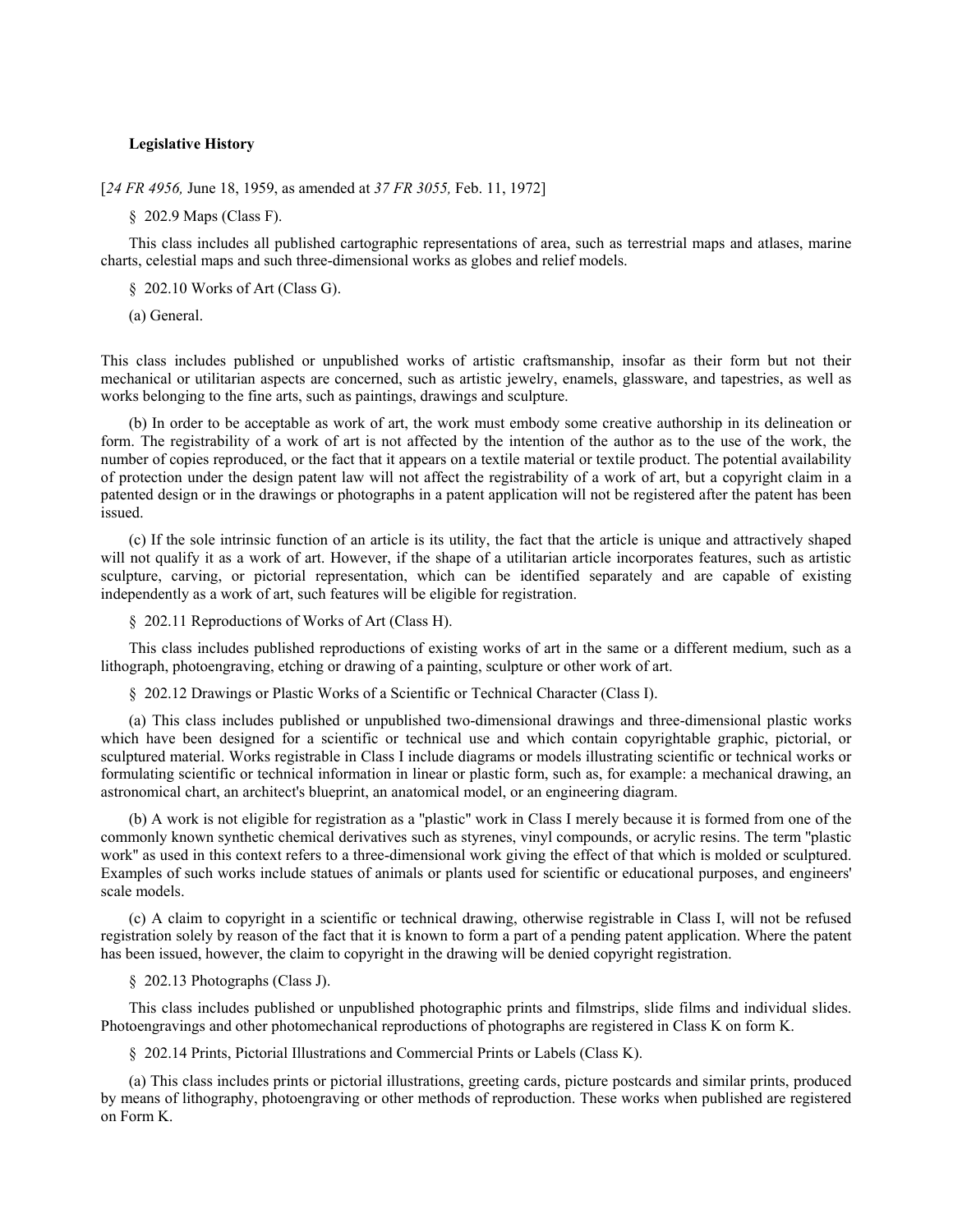(b) A print or label, not a trademark, containing copyrightable pictorial matter, text, or both, published in connection with the sale or advertisement of an article or articles of merchandise is also registered in this class on Form KK. In the case of a print which is published in a periodical, use Form KK if the print is used in connection with the sale or advertisement of an article of merchandise, Form BB if it is not. Multipage works are more appropriately classified in Class A than in Class K.

(c) A claim to copyright cannot be registered in a print or label consisting solely of trademark subject matter and lacking copyrightable matter. While the Copyright Office will not investigate whether the matter has been or can be registered at the Patent Office, it will register a properly filed copyright claim in a print or label that contains the requisite qualifications for copyright even though there is a trademark on it. However, registration of a claim to copyright does not give the claimant rights available by trademark registrations at the Patent Office.

§ 202.15 Motion Pictures (Classes L-M).

A single application Form L-M is available for registration of works in Classes L (Motion Picture Photoplays) and M (Motion Picture other than Photoplays).

(a) Photoplays (Class L).

This class includes published or unpublished motion pictures that are dramatic in character and tell a connected story, such as feature films, filmed television plays, short subjects and animated cartoons having a plot.

(b) Other Than Photoplays (Class M).

This class includes published or unpublished nondramatic films such as newsreel, travelogs, training or promotional films nature studies, and filmed television programs having no plot.

(c) Deposit Copies of Motion Pictures.

In the case of published motion pictures submitted for registration in Classes L or M, the requirement for deposit of ''two complete copies of the best edition thereof then published'' will be satisfied by the deposit of identical copies of that edition of the motion picture, from among any two or more editions in existence, that in the opinion of the Register of Copyrights most closely conforms to the established criteria of the Library of Congress with respect to the acquisition and retention of copies of motion pictures for its collections, as expressed in the Library of Congress acquisitions policy statement in effect at the time of the deposit. The copyright Office will furnish to any person concerned, upon request, a copy of the pertinent Library of Congress acquisitions policy statement then in effect.

(d) Videotape Copies.

If otherwise qualified as a motion picture, a work published in the form of videotape copies may be registered in Class L or M. If a motion picture is published in both videotape and film copies, the requirement for deposit of ''two complete copies of the best edition thereof then published'' will be satisfied by the deposit of two identical film copies in accordance with paragraph (c) of this section. If a motion picture is published solely in the form of videotape copies, the deposit requirement will be satisfied by the deposit of two identical videotape copies accompanied by a set of photographic reproductions of portions of the videotape copies showing the title of the work, the copyright notice, the production, performance and other creativity credits, and two or more scenes from different section of the work.

**(e)(1)** For purposes of deposit and registration only, any copyrightable component part of a motion picture soundtrack (e.g., a musical composition) is considered an integral part of a motion picture. Registration of any copyrightable component part of a motion picture soundtrack may be made by registration of the motion picture in accordance with the provisions of sections 12 and 13 of Title 17, U.S. Code.

**(2)** Where any copyrightable component part of a motion picture soundtrack has not previously been published or registered and is contained in a motion picture submitted for registration pursuant to section 13, Title 13, Title 17, U.S. Code, separate registration of such copyrightable component part will be permitted only if a separate copyright notice relating to such part is placed on the motion picture. In this event the Register of Copyrights will waive his authority under section 14 to require deposit of two complete copies of such copyrightable component part, and will accept for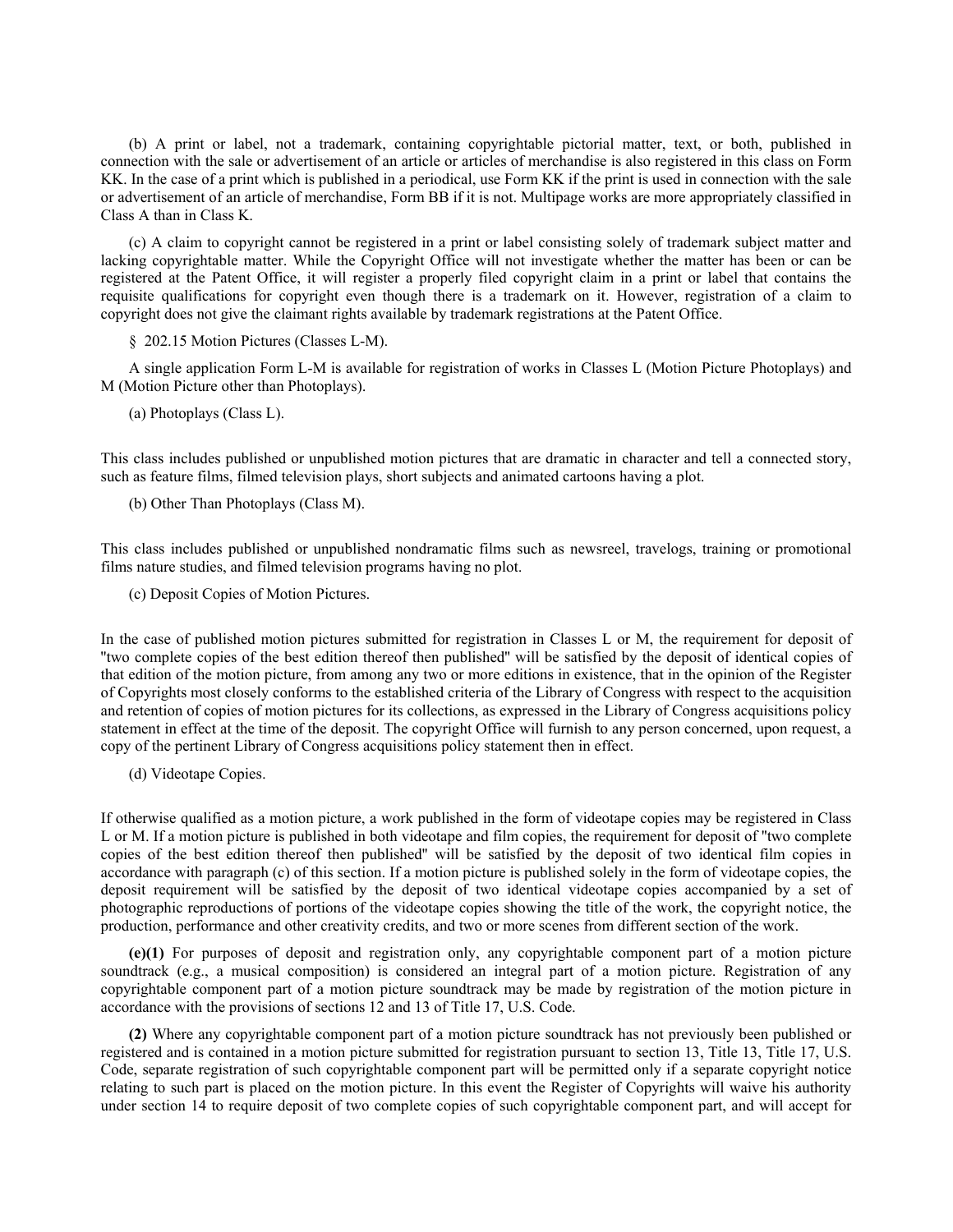purposes of deposit under section 13, two complete copies transcribed or reproduced from the motion picture in a form that in the opinion of the Register of Copyrights most closely conforms to the established criteria of the Library of Congress acquisitions policy statement in effect at the time of deposit. The Copyright Office will furnish to any person concerned, upon request, a copy of the pertinent Library of Congress acquisitions policy statement then in effect.

**(3)** Separate registration will be refused for any component part of a motion picture soundtrack published without a separate copyright notice, whether registration is applied for as an unpublished work under section 12 of Title 17 U.S. Code, or as a published work in accordance with section 13 of Title 17, U.S. Code.

**(4)** The provisions of the preceding subparagraphs shall not apply to any copyrightable component part of a motion picture soundtrack for which application for copyright registration has been made to the Copyright Office prior to May 12, 1975. However, applications to register a claim to copyright in a component part of a motion picture soundtrack for the renewal term shall be accepted only if separate registration has first been made for the original term.

### **Legislative History**

[*24 FR 4956,* June 18, 1959, as amended at *36 FR 8868,* May 14, 1971; *40 FR 12501,* Mar. 19, 1975]

§ 202.15a Sound Recordings (Class N).

(a) This class includes published sound recordings, i.e., works that result form the fixation of a series of musical, spoken, or other sounds. Common examples include recordings of music, drama, narration, or other sounds, as published in the form of phonorecords such as discs, tapes, cartridges, cassettes, player piano rolls, or similar material objects from which the sounds can be reproduced either directly or with the aid of a machine or device. Registration for sound recordings is made in Class N.

(b) Only those sound recordings fixed and published on or after February 15, 1972, are eligible for registration. A sound recording is ''fixed'' when the complete series of sounds constituting the work is first produced on a final master recording that is later reproduced in published copies.

(c) Sound recordings registrable in Class N do not include a soundtrack that is an integrated part of a motion picture. Registration for motion pictures, including an integrated soundtrack, is made in Class L or M; § 202.15.

(d) Registration for sound recording in Class N does not cover the musical composition or the literary or dramatic work of which a rendition is recorded. A claim of copyright in the recorded musical composition is to be registered separately in Class E; see  $\S$  202.8. A claim of copyright in the recorded literary or dramatic work is to be registered separately in Class A, B, C, or D, whichever is appropriate; sec  $\S$   $\S$  202.4, 202.5, 202.6, and 202.7.

### **Legislative History**

[*37 FR 3055,* Feb. 11, 1972, as amended at *40 FR 12501,* Mar. 19, 1975]

§ 202.16 Deposits of Photographs or Other Identifying Reproductions In Lieu of Copies.

(a) Availability of Option.

In the case of a published work which is reproduced in copies for sale, classified in Classes  $(g)$ ,  $(h)$ ,  $(i)$ , and  $(k)$  of section 5, title 17, U.S. Code, copies of which are considered by the Register of Copyrights to be impracticable of deposit because of their size, weight, fragility, or monetary value, photographs or other identifying reproductions may be deposited in lieu of copies as provided by section 13, title 17, U.S. Code. The deposit of such photographs or reproductions shall be made in accordance with the following criteria:

(1) The number of sets of photographs or of reproductions to be submitted shall be the same as the number of copies provided by said section 13; duplicate sets shall be deposited unless the works is by a foreign author and has been published in a foreign country. Each set shall consist of as many photographs or reproductions in black and white, or in color, as are necessary to identify the work.

(2) All photographs or reproductions shall be of equal size, not less than  $5 \times 7$  inches, and not exceeding  $9 \times 12$ inches, but preferably 8 x 10 inches. The image of the work shown in all photographs or reproductions shall either be